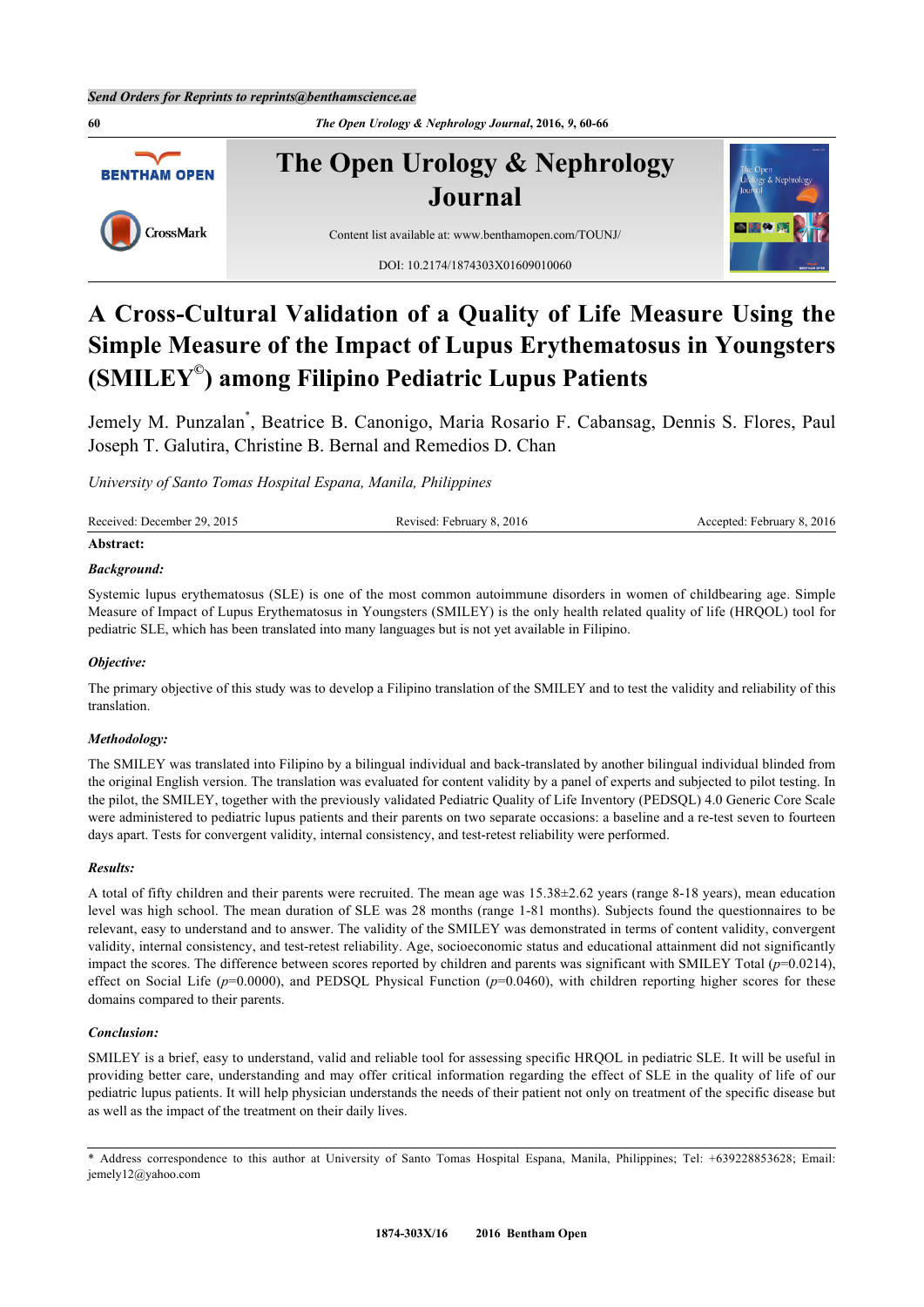**Keywords:** Filipino, Lupus, Pediatric, Quality of life, Validation study.

#### **BACKGROUND**

Systemic Lupus Erythematosus (SLE) is an autoimmune type of disease. It is characterized by the production of autoantibodies which leads to immune complex deposition, inflammation and permanent organ damage. It is one of the most common autoimmune diseases in women of child bearing age, with estimated prevalence rate of 14.6 to 50.8 per 100,000 persons in the United States [\[1](#page-5-0)]. Female to male ratio is about 6-10:1 with peak incidence between ages 15 and 40 but all age groups maybe affected [[1](#page-5-0) - [3\]](#page-5-1). The incidence of juvenile or early onset SLE varies by location and ethnicity. Incidence rate 0.28 to 0.9/100,000 per year in the US have been estimated through different studies [\[2](#page-5-2)].

A 15-20% of all patients with SLE are composed of children and adolescents[[3\]](#page-5-1). The clinical presentation, symptoms, and laboratory examinations maybe similar for adults and juvenile-onset SLE but a study done by Brunner *et al*. showed that SLE that begins in early childhood has more severe manifestations than adult onset SLE, with higher rates of organ involvement and more aggressive course [\[4](#page-5-3)]. Juvenile onset SLE may also need higher doses of medications like corticosteroids and immunosuppressive agents for disease control more often than adults[[5\]](#page-5-4). Treatment results in wide range spectrum of physical, functional, psychological damage that may impact the well-being children with SLE.

Over the past years, there has been marked improvement in prognosis of childhood onset SLE, owing to earlier detection and advancement in treatment. As a result, children live longer and enter adult life with less morbidity, which may be secondary to the disease activity, side effects of medications, and comorbid conditions [[5\]](#page-5-4).

The four components for SLE assessment are accurate diagnosis, monitoring of disease activity, recording of accumulated damage, and integration with the patient's own perceptions of their health status and quality of life. Given the complexity of the disease and variable disease course of SLE, all components are important and are essential in improving the prognosis and quality of life in patients with SLE [[1\]](#page-5-0).

Most health related quality of life (HRQOL) measures have evolved from the World Health Organization (WHO) definition of health: a state of complete physical, mental, and social well-being and not merely the absence of disease or infirmity (WHO 1947, 1948). Quality of life has been said to refer to the social, emotional, physical well-being of patients after treatment[[7](#page-5-5)]. HRQOL measurement in children is complicated by many factors such as disease chronicity, unpredictable course, heterogeneity of patients, use of proxy respondents and other psychosocial factors [[6\]](#page-5-6). Moorthy LN *et al.*, developed a pediatric SLE specific HRQOL scale that is brief, easy to administer and understand, valid and reliable [\[7](#page-5-5)]. A7 valid, reliable and easy to administer and understand Filipino version of SMILEY will help physician to understand the needs of their patient not only regarding treatment of their disease but also regarding the impact of the treatment to their daily lives.

#### **General Objective**

This study aims to create and validate a Filipino translated questionnaire of Simple Measure of the Impact of Lupus Erythematosus in Youngsters (SMILEY).

#### **METHODOLOGY**

This is a validation study which consists of three phases: phase I – translation of the questionnaire into the Filipino language, phase II – content validity by panel of experts and pilot testing, and phase III – validation and reliability testing proper.

The institutional review board and pediatrics ethics subcommittee of the hospital approvals were obtained for the study. Written and verbal consent were obtained for both parent and child. Fig. (**[1](#page-1-0)**) showed the linguistic translation process done.

<span id="page-1-0"></span>Random 10 children were recruited for the pilot testing and once final version was concluded, a convenience sample of 50 children aged 8-18 years old diagnosed with systemic lupus erythematosus was identified during routine check ups or during in-patient admissions. The participants were divided into two age groups, group I composed of subjects aged 8 to12 and group II are subjects aged 13 to 18 years. Children and parents completed appropriate questionnaires in a quiet room. Children completed their questionnaires independently of their parents.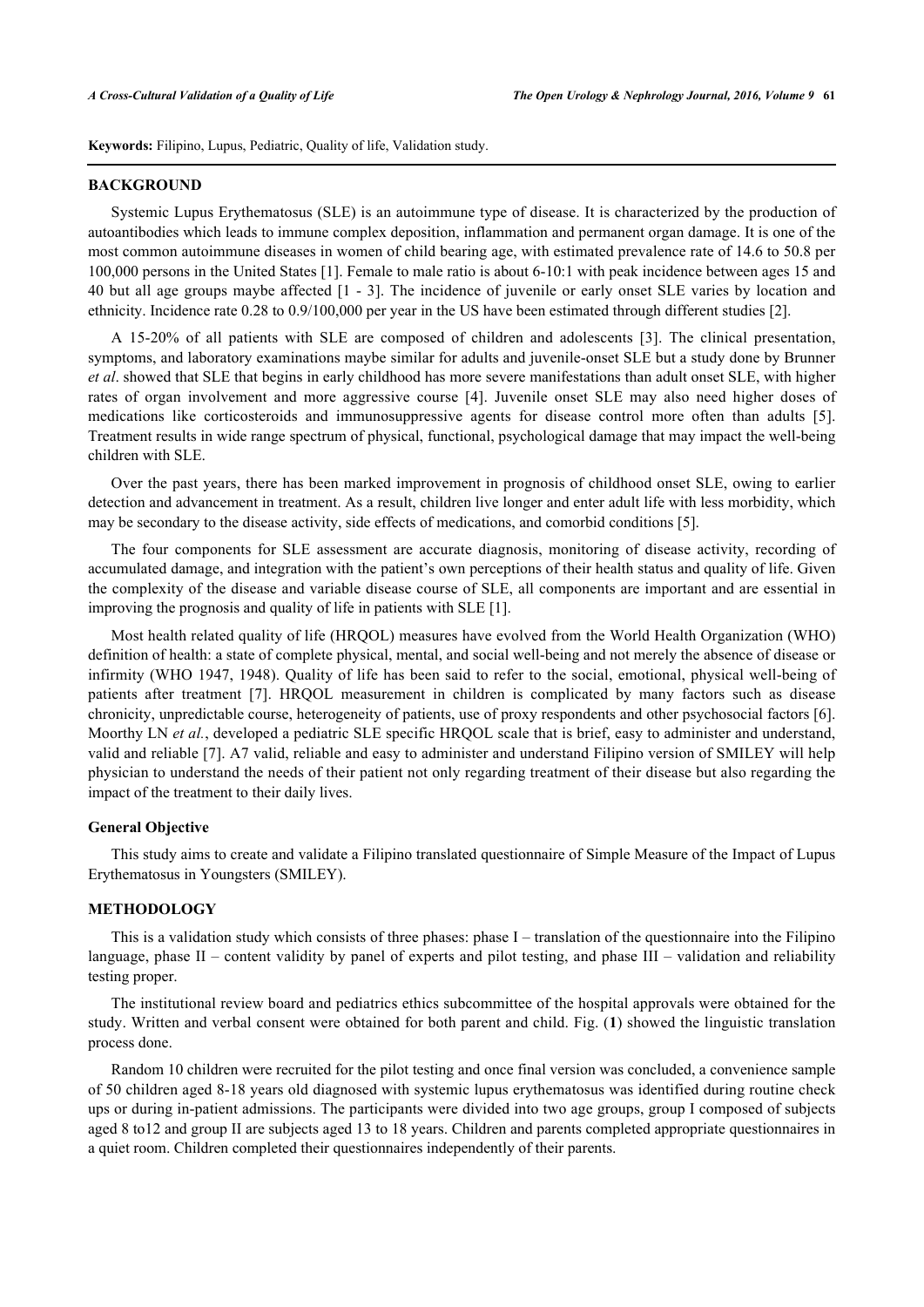

Fig. (1). Algorithm of the linguistic translation process.

Demographic data such as age, sex, parent and child educational attainment and socioeconomic status were recorded. Clinical data such as duration of SLE and current medication were also collected.

#### **Questionnaires**

#### **A. Simple Measure on the Impact of Lupus Erythematosus in Youngsters Questionnaire (SMILEY)**

The Simple Measure on the Impact of Lupus Erythematosus in Youngsters (SMILEY) was developed by LN Moorthy *et al*. which conceptualizes HRQOL as the children's and parent's perception of the impact of SLE on different aspects of child's lives [[9](#page-6-0)]. It is the only disease specific HRQOL for juvenile onset SLE at present. Dr. Moorthy has granted the permission for legal use, cultural translation and validation of the SMILEY into the Filipino language.

# **B. The Pediatric Quality of Life Inventory (PedsQL) 4.0 Generic Core Scales.**

The Pediatric Quality of Life Inventory (PedsQL) 4.0 generic Core Scales was adopted to evaluate the generic measures of quality of life (QoL) and for the convergent psychometric validation. This is used as a gold standard for this study. Dr. James W. Varni, of the Mapi Research Institute in Lyon, France, the copyright holder has granted permission for the legal use of the questionnaire in this study.

The questionnaires were administered on two occasions. Children and parents completed the corresponding versions of SMILEY and PedsQL Generic Scale at baseline and during a subsequent follow up visit, 7-14 days later.

Data analysis was done using the Stat SE version 12 software. Descriptive statistics included mean and standard deviations for qualitative variables and frequency and percent distributions for qualitative variables.

Agreement between child and parent reports on SMILEY and PEDSQL questionnaires were determined using dependent t-test, Cronbach's alpha, Pearson's and intra-class correlations. Comparison of SMILEY and PEDSQL responses across age groups, social economic status, and educational status were compared using the independent t-test with statistical significance set at  $p<0.05$ .

# **RESULTS**

All the reviewers (expert panels, parents and patients) of the questionnaire found the SMILEY to be valid, relevant, and easy to understand. The respondents thought the face form makes it easier to answer and comprehend.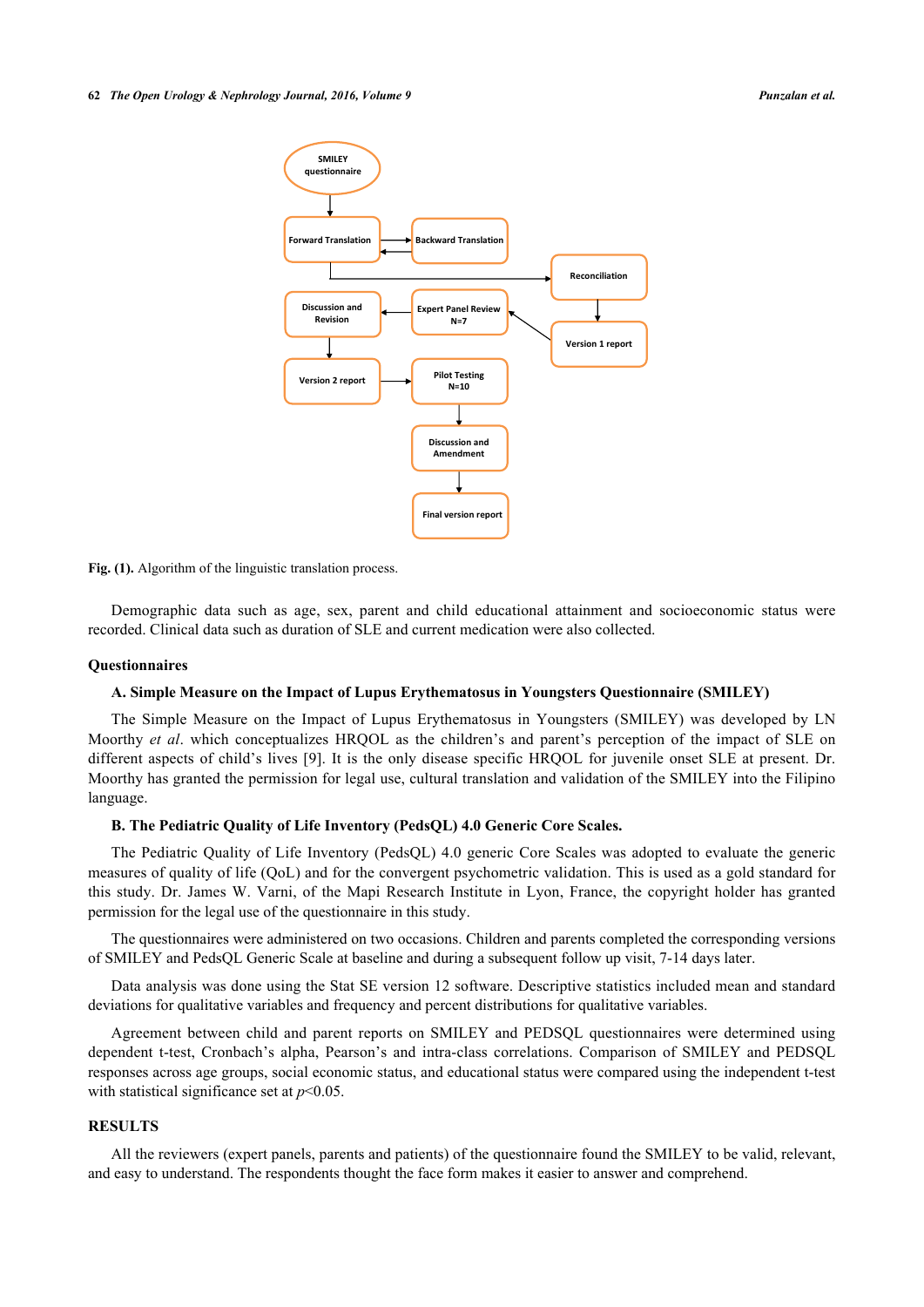The results of the evaluation by the expert panel and the pilot testing for the parent questionnaire showed mean and median scores as satisfactory (4.0) to very satisfactory (5.0) translation. The results of the evaluation by the expert panel and the pilot testing for the child questionnaire also showed mean and median scores as satisfactory (4.0) to very satisfactory (5.0) translation. The modified translation was administered to 10 random lupus pediatric patients and their parents. The composite scores reflect that the translation was easy to very easy to understand and answer. The ICC value (0.982, 0.988) indicates that there is an agreement among the raters of the parent and child group respectively. Discussion and amendment was done for the final version of the questionnaire.

Fifty child and parent subjects were included in the study proper. Forty-five (90%) were female with a mean age of 15.38±2.62 years (range 8-18 years), and the mean education was at high school level. Majority of the subjects were Catholics (86%) and belonged to low income families (66%). The mean duration of SLE was 28 months (range 1-81 months). All subjects were receiving or had previously received steroids (94% currently receiving and 6% had previously received). The most common immunomodulating drug used was cyclophosphamide (56%), followed by mycophenolate mofetil (14%) and azathioprine (4%). Hydroxychloroquine was used in 95% of subjects. Most of the parents who participated were mothers. Most subjects were from the National Capital Region (52%) where Tagalog language is widely spoken. Detailed data are tabulated in Table **[1](#page-3-0)**.

The mean±SD scores of both the SMILEY and PEDSQL child and parent reports and their correlations where measured using paired t-test. There was a significant difference between the scores reported by the children and parents on the SMILEY total (*p*=0.214), effect on social life (*p*=0.0000) and PEDSQL physical functioning (*p*=0.0460). The children reported higher scores than the parents on all three domains. Detailed data are tabulated in Table **[2](#page-4-0)**.

In the SMILEY questionnaires, there was moderate correlation between the child and parent reports in the Limitation, effect on Social Life and the Burden of SLE domains (r=0.5-0.6; *p*<0.001), while a strong correlation was seen between the SMILEY Total and effect on Self domain (r=0.7; *p*<0.001). The intra-class correlation showed moderate to strong correlation between the parent and child reports (ICC 0.6-0.8; *p*<0.001).

Effect of SMILEY child and parent reports across age groups, socioeconomic status and educational attainment were not significantly different.

| <b>Demographic Variables</b>       | $N = 50$         |
|------------------------------------|------------------|
| Age (years)                        | $15.38 \pm 2.62$ |
| <b>Sex</b>                         |                  |
| Male                               | $5(10\%)$        |
| Female                             | 45 (90%)         |
| <b>Duration of SLE (months)</b>    | 28.42±22.34      |
| <b>Education (Parent/Guardian)</b> |                  |
| High School                        | 25 (50%)         |
| College                            | 23(46%)          |
| Vocational                         | 2(4%)            |
| <b>Education (Child)</b>           |                  |
| Elementary                         | 11(22%)          |
| High School                        | 22(44%)          |
| College                            | 17(34%)          |
| Religion                           |                  |
| Catholic                           | 43 (86%)         |
| Iglesia ni Kristo                  | 4(8%)            |
| Islam 0A0; Islam                   | 2(4%)            |
| Jehovah's Witness                  | 1(2%)            |
| <b>Region</b>                      |                  |
|                                    | $1(2\%)$         |
| 3                                  | 9(18%)           |
| $4-A$                              | $10(20\%)$       |
| $4-B$                              | 2(4%)            |
| 6                                  | $1(2\%)$         |
| 7                                  | 1(2%)            |
| <b>NCR</b>                         | 26 (52%)         |

### <span id="page-3-0"></span>**Table 1. Demographic characteristics.**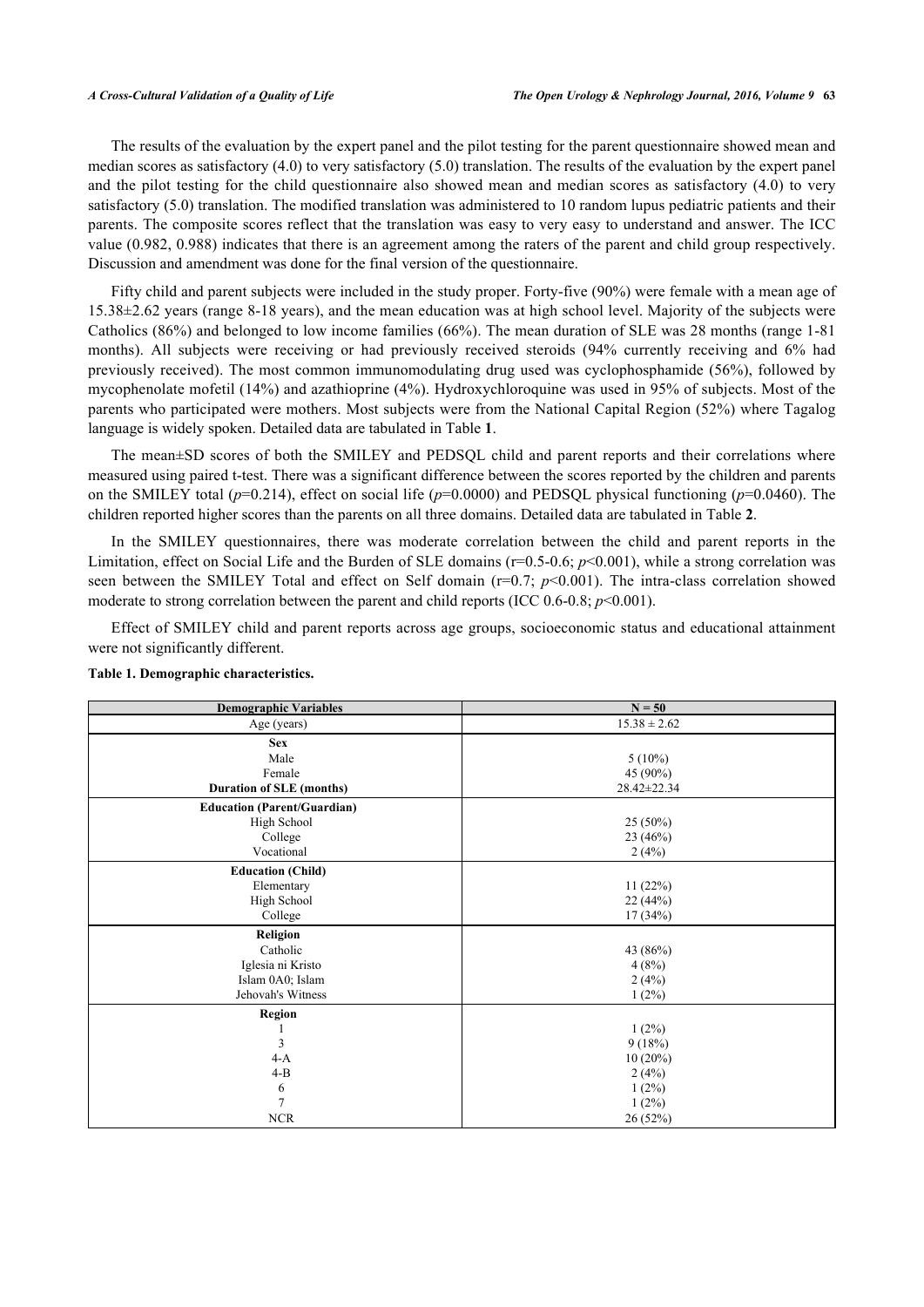#### **64** *The Open Urology & Nephrology Journal, 2016, Volume 9 Punzalan et al.*

#### *(Table 1) contd.....*

| <b>Demographic Variables</b> | $N = 50$   |
|------------------------------|------------|
| <b>Socioeconomic Status</b>  |            |
| Low income                   | 33 $(66%)$ |
| Medium to high income        | 17(34%)    |
| <b>Treatment</b>             |            |
| Glucocorticoids              | 47 (94%)   |
| Current use                  |            |
| Never used                   |            |
| Discontinued                 | (6%) 14    |
| Cyclophosphamide             | (28%)      |
| Current use                  | 22         |
| Never used                   | (44%)      |
| Discontinued                 | 14         |
| Hydroxychloroquine           | (28%) 43   |
| Current use                  | (86%)      |
| Never used                   | 5          |
| Discontinued                 | $(10\%)$   |
| Mycophenolate mofetil        | 2(4%)      |
| Current use                  | 7(14%)     |
| Never used                   | 43 (86%)   |
| Discontinued                 | 0          |
| Azathioprine                 |            |
| Current use                  | 2(4%)      |
| Never used                   | 48 (96%)   |
| Discontinued                 | $\theta$   |

<span id="page-4-0"></span>**Table 2. Comparison between the child and parent responses to SMILEY and PedsQL questionnaires.**

|                              | <b>Child Report</b> | <b>Parent Report</b> | <i>p</i> -value |
|------------------------------|---------------------|----------------------|-----------------|
| <b>SMILEY</b> total          | $67.14 \pm 11.57$   | $63.87 \pm 12.01$    | $0.0214*$       |
| <b>Effect on Self</b>        | $62.72 \pm 16.29$   | $63.06 \pm 18.09$    | 0.8687          |
| <b>Limitations</b>           | $64.74\pm13.57$     | $61.71 \pm 16.23$    | 0.1102          |
| <b>Effect on Social Life</b> | $78.1 \pm 11.86$    | $70.1 \pm 12.99$     | $0.0000*$       |
| <b>Burden of SLE</b>         | $63.02 \pm 13.95$   | $60.62 \pm 13.98$    | 0.2433          |
| <b>Global OOL</b>            | $4.5 \pm 0.74$      | $4.28 \pm 0.86$      | 0.0858          |
| <b>SLE</b> status            | $4.1 \pm 0.74$      | $3.9 \pm 0.89$       | 0.1331          |
| <b>PedsOL Generic Total</b>  | $69.92 \pm 16.40$   | $67.30 \pm 17.00$    | 0.2617          |
| Physical                     | $71.43 \pm 19.57$   | $65.80 \pm 20.69$    | $0.0460*$       |
| <b>Emotional</b>             | $62.70 \pm 21.86$   | $64.80 \pm 19.74$    | 0.5010          |
| Social                       | $79.70 \pm 19.31$   | 73.88±23.33          | 0.1262          |
| School                       | $65.86 \pm 19.66$   | $64.73 \pm 19.45$    | 0.7032          |
| Psychosocial                 | $70.56 \pm 17.13$   | $67.55 \pm 17.75$    | 0.3033          |

\*paired t-test, significant at *p*<0.05

The SMILEY child and parent report Total scores correlated significantly with reports of the PEDSQL Generic Core scale and its domains (r=0.4-0.5). However on PEDSQL parent and child reports on Physical Function (r=0.3), and parent reports on School Function  $(r=0.3)$  were only weakly correlated. There was also substantial correlation between the parent reports on Self-Perceived Global QOL  $(r=0.4)$  and the child perceived SLE Status  $(r=0.4)$ .

The scale reliability coefficient for the child report of SMILEY Total and Domain scores showed good to excellent internal consistency (0.8-0.9) except for the effect on Social Life (0.6). This is comparable to the study done by Moorthy *et al.*, were in the Cronbach's alpha for the child report SMILEY Total and Domain scores were 0.9 for Total, 0.8 for effect on Self, 0.8 for Limitation, 0.7 for Social and 0.8 for Burden of SLE [[9\]](#page-6-0). The parent report SMILEY Total and Domain scores were also comparable with the same study by Moorthy *et al*, where the scores are as follows: 0.9 for Total, 0.9 effect on Self, 0.9 for Limitation, 0.6 for Social, and 0.9 for Burden of SLE [[7\]](#page-5-5).

Fifty child subjects and fifty parent subjects returned completed questionnaires after a mean of  $11\pm2$  days. The perceived Global QOL and SLE Status for both parent and child reports were constant at baseline and at the time of the retest confirming the test-retest reliability. The mean parent reported score at baseline was 64.07±12.15 and  $63.87\pm12.01$  on retest. The mean child reported score at baseline was  $67.40\pm11.33$  and on retest was  $67.14\pm11.57$ .

#### **DISCUSSION**

Determination of the quality of life of children with systemic lupus erythematosus is an important part of the holistic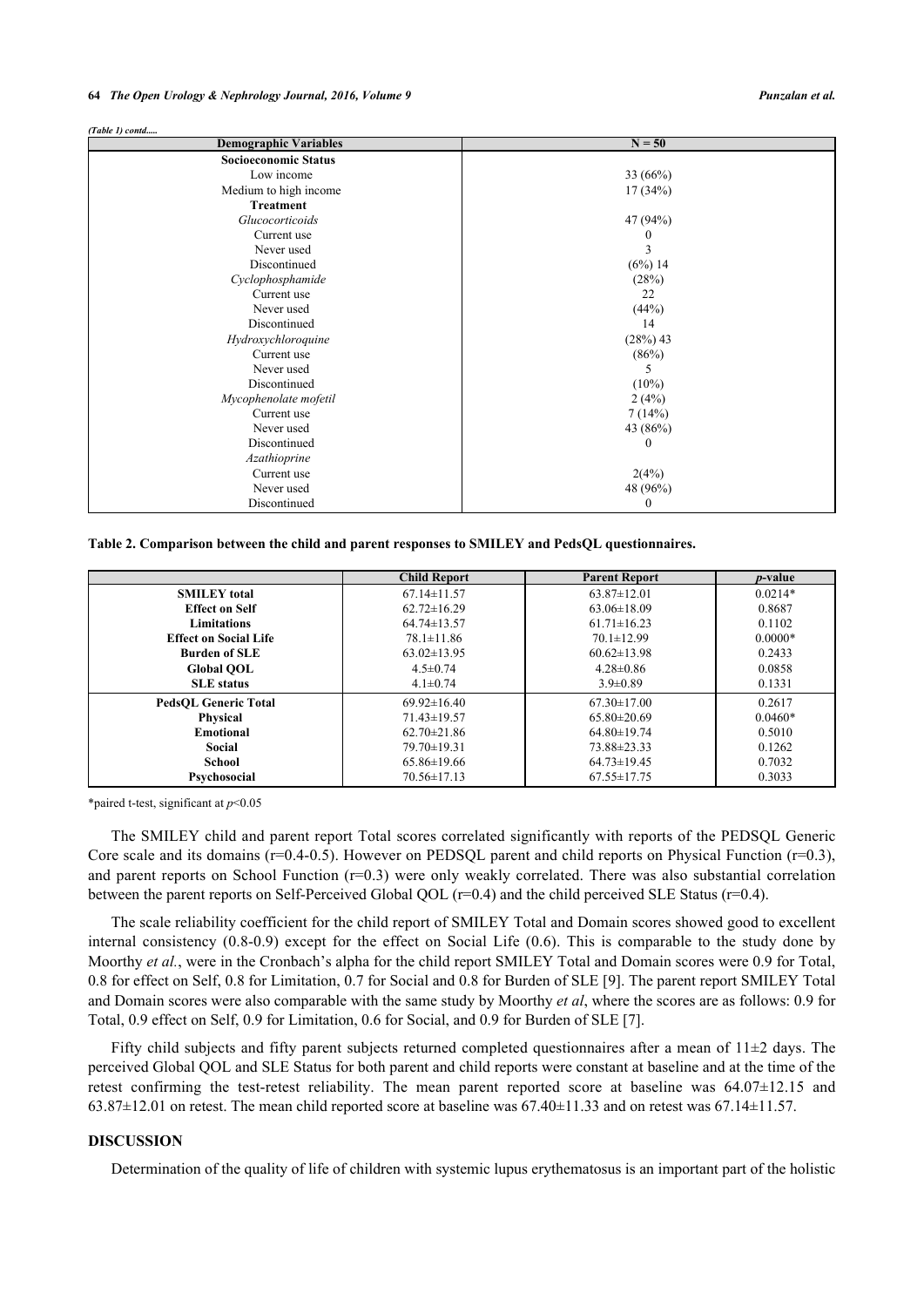management of this chronic disease, and this is measurable through the use of disease specific QOL questionnaires. Our study showed that the mean scores of Filipino SMILEY total (parent  $64\pm12$ , child  $67\pm11$ ) was comparable to the mean US SMILEY total (parent 62±16, child 65±13) [\[8](#page-6-1)] and Brazilian SMILEY total (parent 65±15, child 69±16). It also showed almost similar results for other domains. This reflects that Filipino pediatric lupus patients do not have a lower quality of life despite living in a developing country with limited resources compared to patients seen and managed in developed countries like the US.

There was substantial correlation/agreement between the parent and child reports consistent with the English SMILEY. In this study, the parent reports showed lower scores in SMILEY Total score, effect in Social Life and PEDSQL Physical Functioning compared to child-reported scores. This may reflect that parents experience a greater awareness of the child's illness and worrying more about their child future. Parents may also perceive poorer QOL than their child due to their own experience, expectations, feeling of guilt, and emotions. This has been consistently noted in research comparing the reports of parents and child assessment of the childs' health status. Agreement among observers has been found to be lower for subjective experiences than for observable events [\[9\]](#page-6-0). The lack of agreement has been termed "cross-informant variance" and has been observed in HRQOL assessment across multiple pediatric health conditions [[10\]](#page-6-2). Parallel child and parent reports showed that the SMILEY was a reliable and comprehensive overall assessment of the impact of SLE in a child's quality of life. There was excellent consistency among the items and very strong reliability on re-testing, except for the parent report on the effect on Social Life.

The study population involved patients in their teenage years, more female than male, from low income families, with low disease activity and disability followed up at a tertiary hospital, which may limit generalizability of the study. Similar to other studies, the risk of children and parents conferring with each other while completing the questionnaires was unavoidable.

This study showed that the Filipino version of SMILEY was a valid and a reliable health specific quality of life measure, which was easy to understand, administer and answer for both children and parents. It was suitable across age groups, socioeconomic status and educational attainment and was comparable to the original English version of SMILEY [[8\]](#page-6-1).

#### **CONFLICT OF INTEREST**

The authors confirm that this article content has no conflict of interest.

# **ACKNOWLEDGEMENTS**

Decleared None.

# **REFERENCES**

- <span id="page-5-0"></span>[1] Lam GK, Petri M. Assessment of systemic lupus erythematosus. Clin Exp Rheumatol 2005; 23(5)(Suppl. 39): S120-32. [PMID: [16273796\]](http://www.ncbi.nlm.nih.gov/pubmed/16273796)
- <span id="page-5-2"></span>[2] Gulay CB, Dans LF. Clinical presentations and outcomes of Filipino juvenile systemic lupus erythematosus. Pediatr Rheumatol Online J 2011; 9: 7.
	- [\[http://dx.doi.org/10.1186/1546-0096-9-7\]](http://dx.doi.org/10.1186/1546-0096-9-7) [PMID: [21306603](http://www.ncbi.nlm.nih.gov/pubmed/21306603)]
- <span id="page-5-1"></span>[3] Gutiérrez-Suárez R, Ruperto N, Gastaldi R, *et al.* A proposal for a pediatric version of the Systemic Lupus International Collaborating Clinics/American College of Rheumatology Damage Index based on the analysis of 1,015 patients with juvenile-onset systemic lupus erythematosus. Arthritis Rheum 2006; 54(9): 2989-96. [\[http://dx.doi.org/10.1002/art.22048](http://dx.doi.org/10.1002/art.22048)] [PMID: [16947634\]](http://www.ncbi.nlm.nih.gov/pubmed/16947634)
- <span id="page-5-3"></span>[4] Brunner HI, Feldman BM, Bombardier C, Silverman ED. Sensitivity of the Systemic Lupus Erythematosus Disease Activity Index, British Isles Lupus Assessment Group Index, and Systemic Lupus Activity Measure in the evaluation of clinical change in childhood-onset systemic lupus erythematosus. Arthritis Rheum 1999; 42(7): 1354-60. [\[http://dx.doi.org/10.1002/1529-0131\(199907\)42:7<1354::AID-ANR8>3.0.CO;2-4](http://dx.doi.org/10.1002/1529-0131(199907)42:7<1354::AID-ANR8>3.0.CO;2-4)] [PMID: [10403262\]](http://www.ncbi.nlm.nih.gov/pubmed/10403262)
- <span id="page-5-4"></span>[5] Ravelli A, Ruperto N, Martini A. Outcome in juvenile onset systemic lupus erythematosus. Curr Opin Rheumatol 2005; 17(5): 568-73. [\[http://dx.doi.org/10.1097/01.bor.0000169364.69066.1e](http://dx.doi.org/10.1097/01.bor.0000169364.69066.1e)] [PMID: [16093835\]](http://www.ncbi.nlm.nih.gov/pubmed/16093835)
- <span id="page-5-6"></span>[6] Moorthy LN, Peterson MG, Hassett AL, *et al.* Relationship between health-related quality of life and SLE activity and damage in children over time. Lupus 2009; 18(7): 622-9. [\[http://dx.doi.org/10.1177/0961203308101718\]](http://dx.doi.org/10.1177/0961203308101718) [PMID: [19433463](http://www.ncbi.nlm.nih.gov/pubmed/19433463)]
- <span id="page-5-5"></span>[7] Moorthy LN, Peterson M, Onel KB, Harrison MJ, Lehman TJ. Quality of life in children with systemic lupus erythematosus. Curr Rheumatol Rep 2005; 7(6): 447-52. [\[http://dx.doi.org/10.1007/s11926-005-0049-0\]](http://dx.doi.org/10.1007/s11926-005-0049-0) [PMID: [16303104](http://www.ncbi.nlm.nih.gov/pubmed/16303104)]